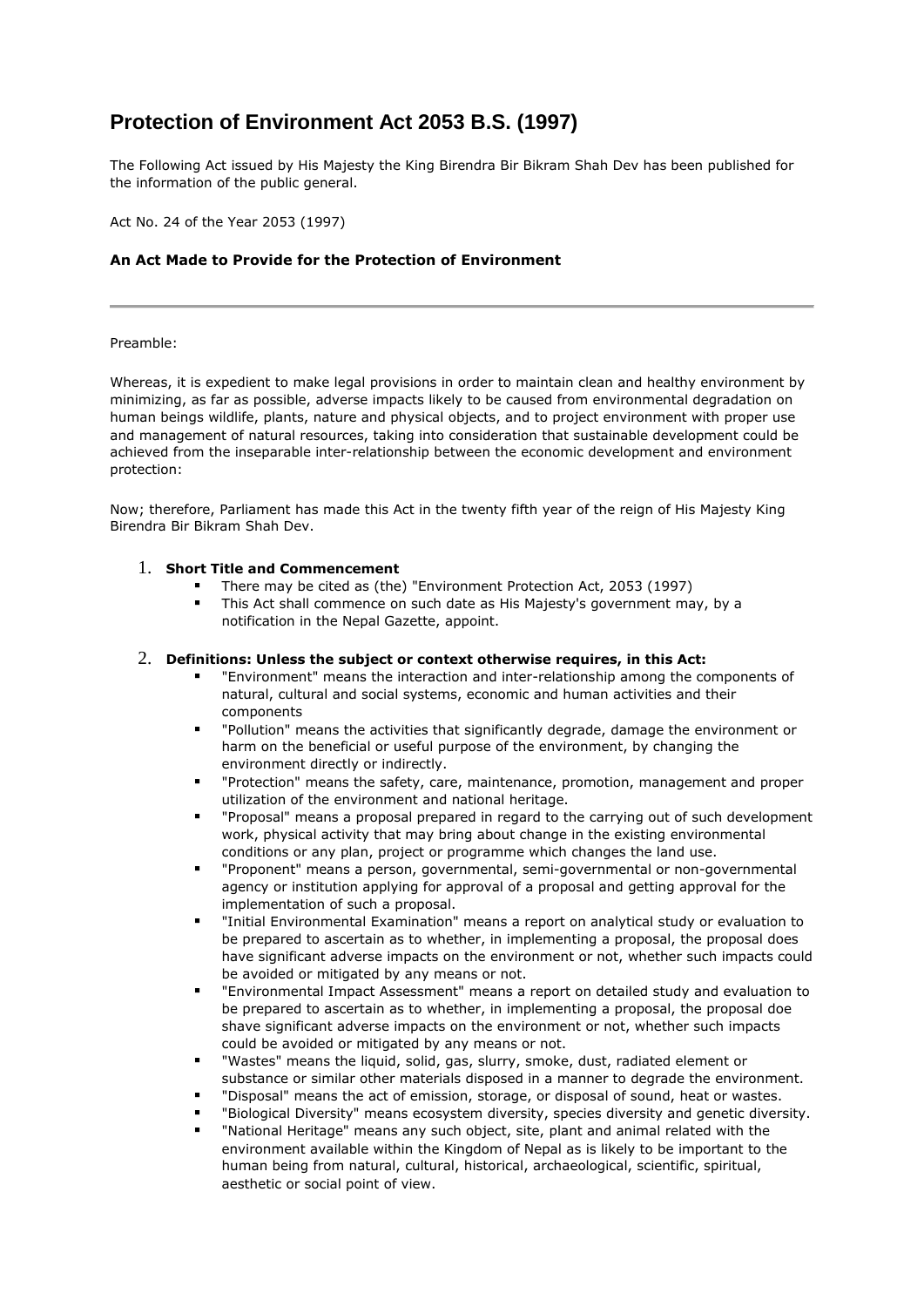- "Ministry" means the Ministry of Population and Environment of His Majesty's Government.
- "Prescribed" or "As Prescribed" means prescribed or as prescribed in the Rules framed under this Act.
- **To Carry Out Initial Environmental Examination or Environmental Impact Assessment:**

A proponent shall have to carry out Initial Environmental Examination and Environmental Impact Assessment of the Proposals as prescribed.

## **Prohibition on Implementation of Proposal Without Approval:**

Upon the commencement of this Act, No one shall implement or cause to be implemented a prescribed proposal without getting it approved from the concerned agency or the Ministry.

#### **To submit Proposal for Approval:**

A proponent who is desirous of implementing any proposal shall have to submit such a proposal, accompanied by the report on Initial Environmental Examination or Environmental Impact Assessment of the proposal, to the concerned agency for the approval of such a proposal.

## **Approval for Implementation of a Proposal May be Given:**

- On receipt of any proposal pursuant to Section 5, and while examining the Initial Environmental Examination or Environmental Impact Assessment report submitted with a proposal, if such a proposal does not appear to have significant adverse impacts on the environment, the concerned agency shall itself grant approval in respect of the proposal with the Initial Environmental Examination and shall forward the proposal along with its opinion thereon to the Ministry, in respect of the Environmental Impact Assessment report.
- Notwithstanding anything contained in sub-section (1), in case, while examining the Initial Environmental Examination report of the proposal, it is found necessary also to carry out Environmental Impact Assessment of such a proposal, the concerned agency may issue order to carry out Environmental Impact Assessment of proposal. In case any proponent, after having assessed environmental impacts pursuant to the order so issued by the concerned agency, submits and Environmental Impact Assessment report for approval, the concerned agency shall carry out necessary examination of such a proposal and forward the proposal along with its opinion to the Ministry.
- **IF In the event of receipt of the Environmental impact Assessment report with any** proposal pursuant to sub-section (1) or (2) the Ministry shall arrange so that all the general public may copy the report, by oneself, to render opinions and suggestions on the report.
- The Ministry may form a committee comprising also of experts of the concerned agencies to render opinions and suggestions on the Environmental impact Assessment report received along with the proposal pursuant to sub-section (1) and (2).
- If on the basis of opinions and suggestions, if any, rendered by the general public and also opinions and suggestions rendered by the Committee, if any, formed pursuant to sub-section (4), on the Environmental Impact Assessment report received pursuant to sub-section (1) or (2), it does not appear that such a proposal may have significant adverse impacts on the environment, the Ministry shall grant approval to the proponent to implement such a proposal.
- Notwithstanding anything contained in sub-section (1) or (5), in case it appears from the Initial Environmental Examination or Environmental Impact Assessment report that significant adverse impacts to be caused on the environment while implementing the proposal can be mitigated or controlled, the concerned agency or Ministry may grand approval, with prescription of necessary terms, to the proponent to implement the proposal.
- The period within which approval is to be granted to implement the Initial Environmental Examination of the proposal and the Environmental Impact Assessment report and other provisions thereon shall be as prescribed.

# **Prevention and Control of Pollution:**

 Nobody shall create pollution in such a manner as to cause significant adverse impacts on the environment or likely to be hazardous to public life and people's health, or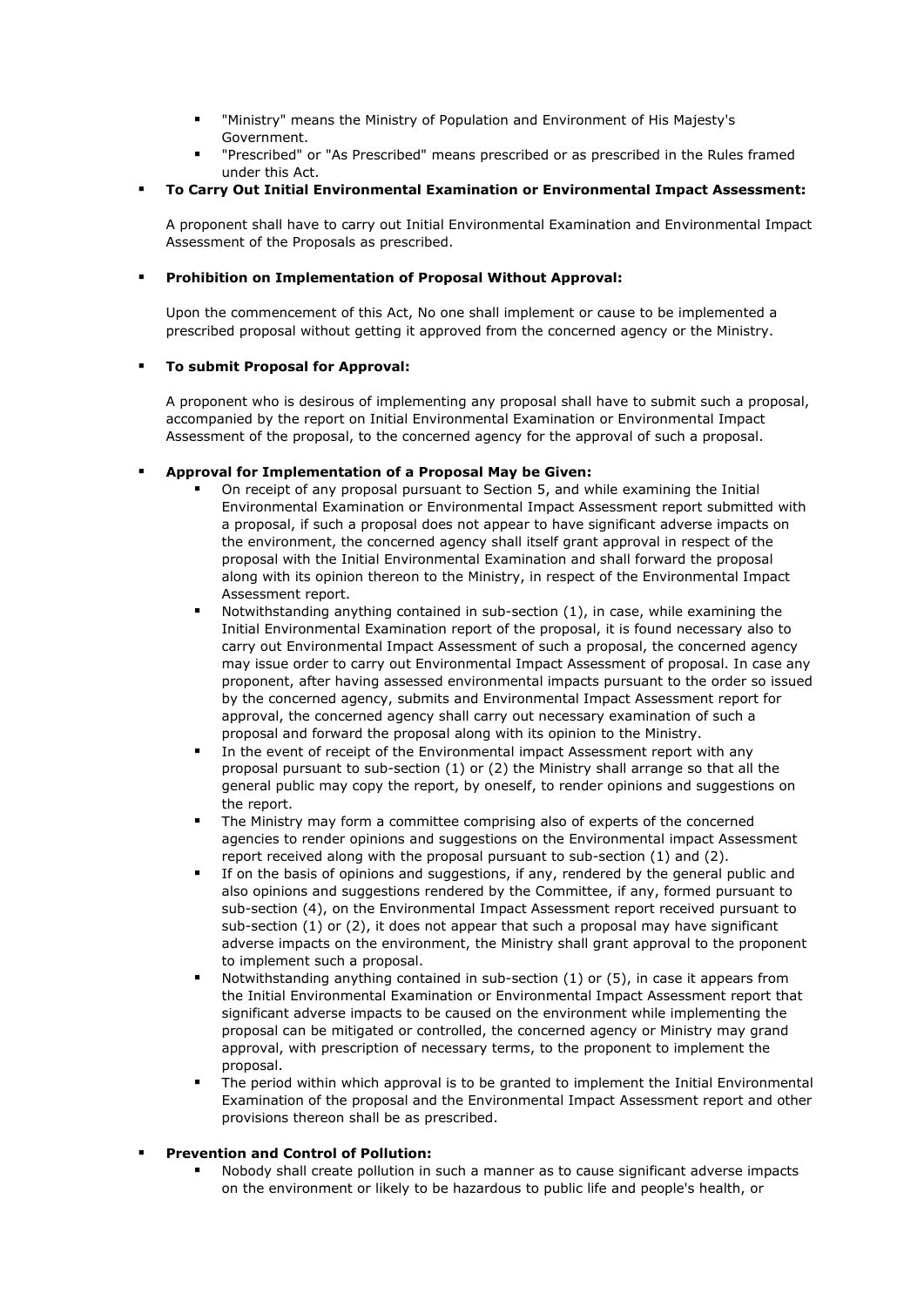dispose or cause to be disposed sound, heat, radioactive rays and wastes from any mechanical devises, industrial enterprises, or other places contrary to the prescribed standards.

- If it appears that anyone has carried out any act contrary to sub-section (1) and caused significant adverse impacts on the environment, the concerned agency may prescribe necessary terms in regard thereto or may prohibit the carrying out of such an act.
- If it appears that the use of any types of substance, fuel tools or device has caused or is likely to cause significant adverse impacts on the environment, the Ministry may by a notification in the Nepal Gazette, forbid the use of such substance, fuel, tools or device.
- Other provisions relating to the prevention and control of pollution shall be as prescribed.

## **Environmental Inspector:**

- In order to effectively carry out or cause to be carried out the acts of the mitigation, avoidance or control of pollution or the acts required to be carried out in accordance with the Initial Environmental Examination or the Environmental Impact Assessment report, the Ministry may, by fulfilling the procedures prescribed by the Public Service Commission, appoint Environmental Inspectors or designate any employee to carry out functions of such Inspectors. The qualifications for the Environmental Inspectors shall be as prescribed.
- The functions, duties and powers of the Environmental Inspector shall be as follows:
	- To inspect as to whether or not the acts of mitigation, avoidance or control of pollution have been carried out in accordance with this Act or the Rules framed under this Act,
	- To inspect as to whether or not sound, heat or wastes have been disposed or emitted from any place contrary to this Act or the Rules framed under this Act,
	- To examine and inspect as to whether or not the acts have been carried out in accordance with the terms prescribed while granting approval to implement a proposal.
	- To submit to the prescribed authority a report of the matters found while inspecting pursuant to clauses (a), (b) and (c)
- In the course of inspection pursuant to clauses (a), (b) and (c) or sub-section (2), the Environmental Inspector may, by giving a prior notice to the concerned person, organisation or proponent, inspect, examine or investigate any house, land, building, factory, industry, vehicle, industrial device, tools, machinery, animal, object, records, document or other materials or goods.
- The concerned person, organisation or proponent shall render necessary assistance to the Environmental Inspector in the course of inspection pursuant to sub-section (2) or (3).
- In case the concerned person or organisation does not allow inspecting while on inspection pursuant to sub-section (2) or (3), or inhibits on the works while doing inspection, the Environmental Inspector may impose a fine of up to five thousand rupees on such person or organisation.
- One who is not satisfied with the punishment awarded by the Environmental Inspector pursuant to sub-section (5) may file a complaint with the prescribed authority, and the decision made by the prescribed authority on such a complaint shall be final.
- Other functions, duties and powers of the Environmental Inspector shall be as prescribed.

# **Protection of National Heritage:**

- It shall be the duty of the concerned agency to protect National Heritage
- For the purpose of the protection of National Heritage, the concerned agency shall be required to prepare and maintain an inventory and such an inventory shall also include the objects or places listed in the World Heritage List available within the Kingdom of Nepal.
- The objects, places, plants, animals etc, included in the inventory referred to in subsection (2) shall be protected as prescribed.

# **Environment Protection Areas:**

 His Majesty's Government may be a notification in the Nepal Gazette maintain any place within the Kingdom of Nepal containing natural heritage or aesthetic, rare wildlife, biological diversity, plant, and places of historical and cultural importance, which are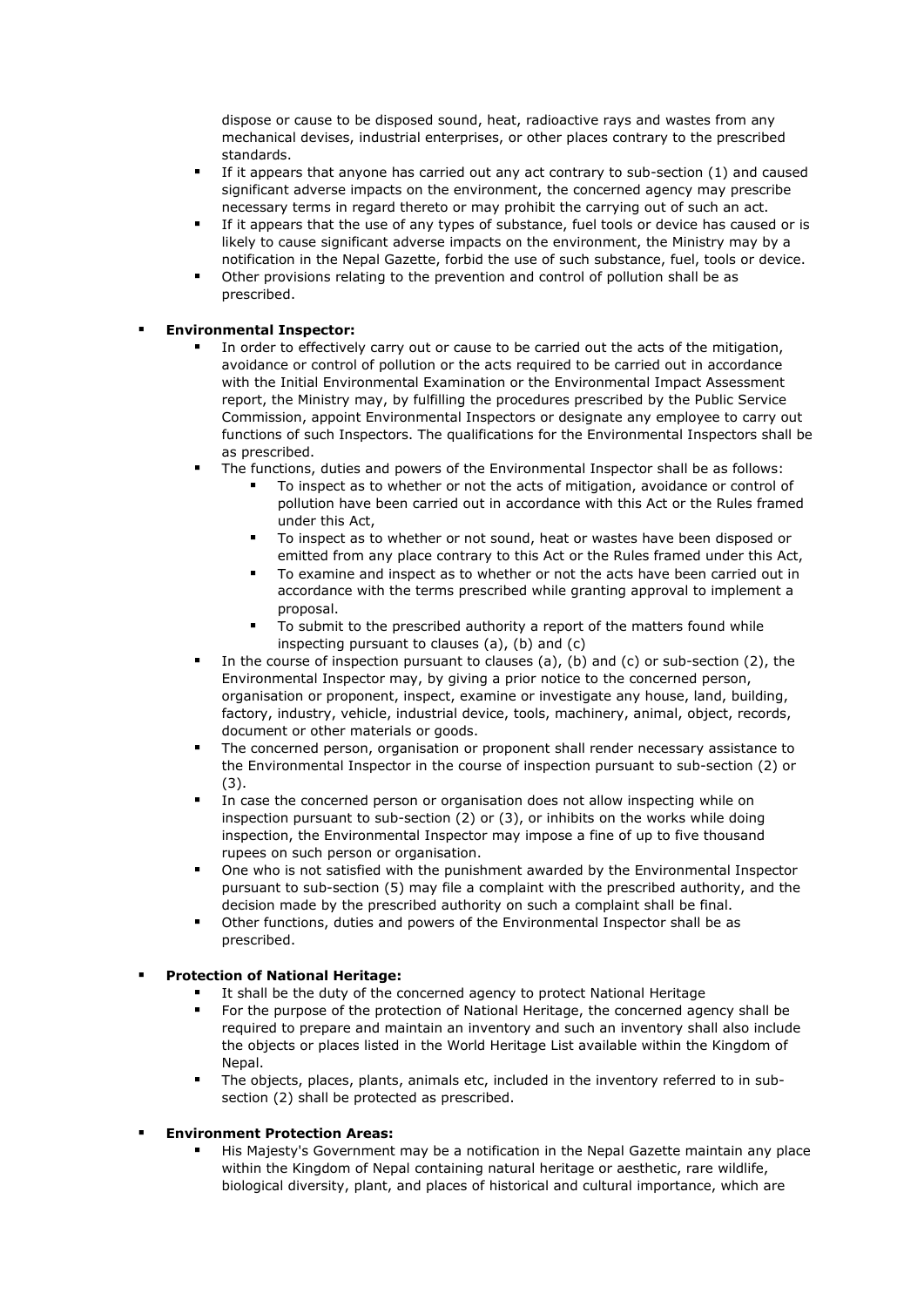considered extremely important from viewpoint of environment protection, as an Environment Protection Area.

 The performance of any act as prescribed may be prohibited in the Environment Protection Area maintained pursuant to sub-section (1).

## **Establishment of a Laboratory:**

- His Majesty's Government may establish different laboratories as required or may prescribe any existing laboratory to help the act relative to environment protection and pollution control.
- Other functions, duties and powers of the laboratory established or prescribed pursuant to sub-section (1) shall be as prescribed.

## **To Allow Collection of Samples:**

In order to study, examine or analyze the pollution, sound, heat and wastes to be or likely to be generated from any industry, factory, machine, vehicle etc., the concerned person, organisation or proponent shall be required to allow the person or institution authorized from the concerned agency to collect samples of such objects or substances, as per necessity.

## **Establishment and Operation of Environment Protection Fund:**

- Fund named Environment Protection Fund shall be established for the protection of environment, prevention and control of pollution and protection of the National Heritage.
- The following amounts shall be deposited in the Fund referred to in sub-section (1): Amount received from His Majesty's government Amount received from foreign governments or international organisations Amount received from other sources.
- The operation of the Environment Protection Fund Shall be as prescribed.
- The fund shall be audited by the Auditor General.

## **Power to constitute Environment Protection Council:**

His Majesty's Government may, to provide policy guidance and suggestions to His Majesty's Government with regard to environment protection, and also to have coordination among different agencies, constitute and Environment Protection Council comprising of environmental experts and representation of the persons from recognized political parties at national level as well.

#### **Concession and Facility May be Provided:**

In addition to the concessions and facilities provided under the prevailing law. His Majesty's Government may, to encourage any industry, enterprise, technology or process which causes positive impacts on environment protection, by publishing a notification in the Nepal Gazette, provide additional concessions and facilities as prescribed.

#### **Committee May be Formed**:

- In order to accomplish the objectives of this Act, the Ministry may form different committees consisting also of experts in the relevant subjects.
- The functions, duties and powers of the committees formed pursuant to sub-section (1) shall be as prescribed by the Ministry.

## **Compensation May be Given:**

- In case, in consequence of the creation or disposal of pollution, sound, heat or wastes by anybody contrary to this act or rules or guidelines framed hereunder any person or organisation happens to suffer any loss or damage., the person or organisation affected from such actions may, if he desires to have compensation recovered from the person or institution or proponent doing such act, make an application to the prescribed authority setting out the details thereof.
- In case any application is filed pursuant to sub-section (1), and while doing examination by the prescribed authority of the application and the state of situation of that place as well, if it is proved that the pollution, sound, heat or wastes produced or disposed by any person, organisation or proponent has caused adverse impacts on, and resulted in any loss or damage to any person or organisation.

#### **Punishment:**

 In case any person carries out any act without getting a proposal approved under Section 6 or any act contrary to the approved proposal, the prescribed authority may